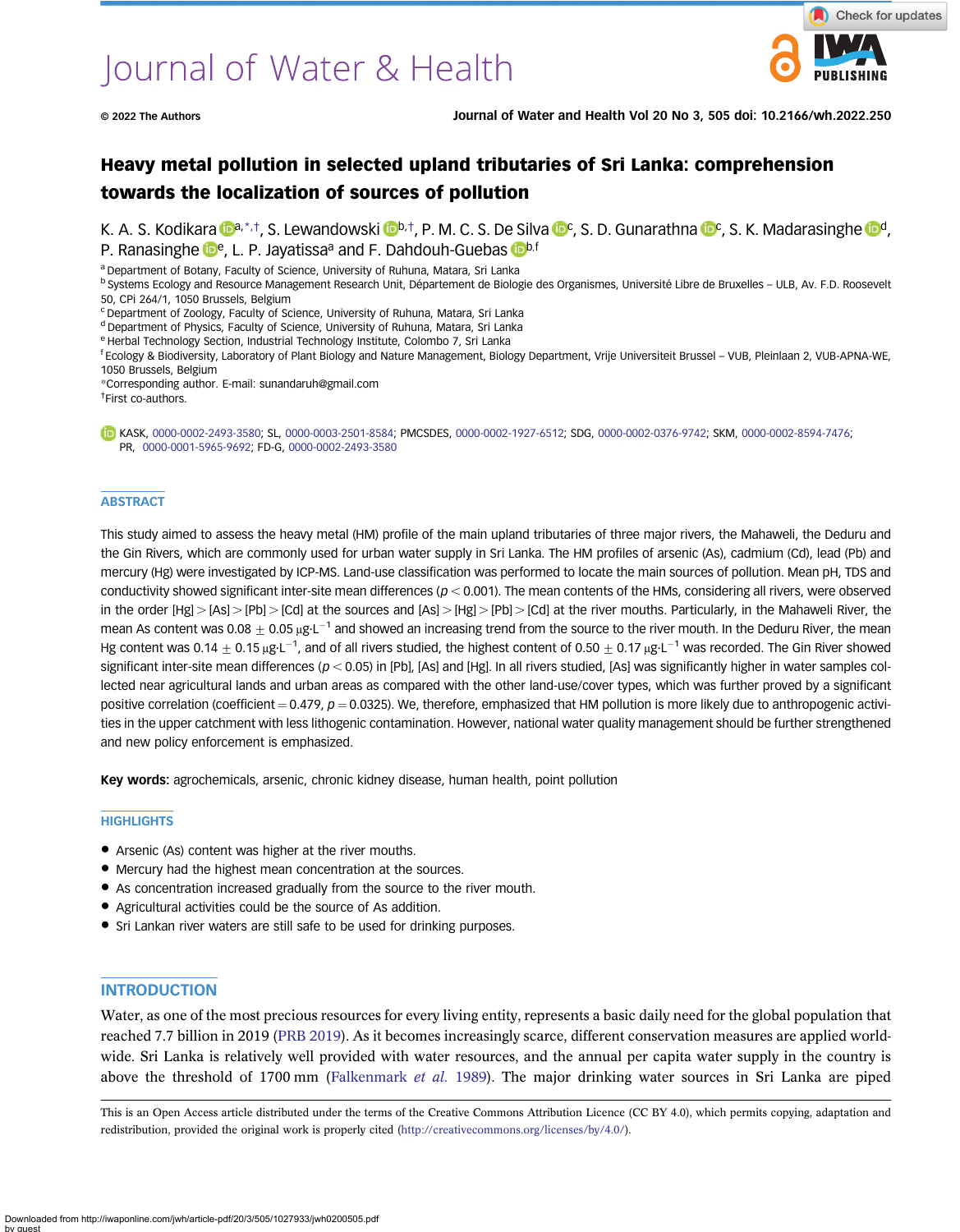supply, protected or unprotected wells and sources such as reservoirs, streams and tributaries. According to the [World Health](#page-12-0) [Organization \(WHO\) & UNICEF \(2006\),](#page-12-0) 79% of the total population had access to improved drinking water, i.e. protected from external contamination and from faecal matter (free of *Escherichia coli* contamination) in 2004, and improved water sources comprise household water supply, public standpipes, protected dug wells, protected springs and rainwater collection. When domestic consumption is considered, one-third of the population has access to piped water. The country's population, however, mainly depends on groundwater sources since they are the preferred low-cost water source for most rural and periurban households, while 7% of the population uses water from rivers and reservoirs for drinking purposes ([Bandara 2003](#page-11-0)). It has long been known that shallow open dug wells have provided the basic drinking domestic water supply to a major proportion of rural residents since medieval times.

Despite the fact that there is good supply of water to cater to the needs of the people, the rapid increase in population over recent decades has tended to exert pressure on both the quantity and the quality of drinking water supply [\(Bandara 2003](#page-11-0)). Moreover, [Mahagamage & Manage \(2014\)](#page-12-0) reported that the majority of observed sites in the Kelani river basin, which hosts more than a quarter of the national population and provides about 80% of drinking water to the Colombo area, has a poor water quality index. Their results further showed that the water quality parameters are above the permissible levels recommended by the WHO and Sri Lankan Standards (SLS) for drinking water. In the 1980s, several studies attempted to alert governmental institutions about the above permissible limits of nitrate and coliform contents, heavy metal (HM) contamination and high flu-oride content in drinking water [\(Dissanayake](#page-12-0) *et al.* 1987). Apart from this, in recent decades, a large amount of agricultural, industrial and domestic pollutants, especially HMs, have accumulated in coastal aquatic ecosystems like lagoons, estuaries, etc. [\(Kodikara 2021](#page-12-0)). Therefore, it is apparent that many water bodies are at risk of being polluted by HMs. In this context, it is more important to study the HM profiles of the water tributaries that are being used for providing drinking water.

HM pollution has been the subject of extensive discussion and is tied to the fact that drinking HM polluted water plays a significant role in the development of chronic kidney disease of unknown aetiology (CKDu) ([Chandrajith](#page-12-0) et al. 2011) and some health issues in parts of Sri Lanka [\(Kodikara 2021\)](#page-12-0). As CKDu is prevalent in human settlements where groundwater is used as the main drinking source, different risks factors, in particular, cadmium (Cd), lead (Pb), arsenic and their mixtures, which are considered to be of anthropogenic origin, have been found to be related to the disease [\(Bandara](#page-11-0) et al. 2011). As there is still no consensus about the aetiology of CKD and the rural population does not have better access to safe drinking water, the epidemic is likely to continue. As a result, the study of HM contents in drinking water will help in human health management. Therefore, this study aims at establishing the HM profiles of selected major upland tributaries of Sri Lanka which are being used as major sources of drinking water to the public. It is further believed that this study will create a strong baseline database that will be useful for water quality management and associated policy enforcement in the country. The following questions are addressed: (a) What are the HM profiles of the upland tributaries of the Mahaweli, Deduru and Gin Rivers? and (b) Which localities (source to the river mouth) contain the highest concentrations of HM pollution?

# **METHODOLOGY**

#### Study site

Sri Lanka is located in the Indian Ocean between 05°55' and 09°51'N latitude and 079°41' and 081°53' E longitude. It has a total land area of approximately  $65,610 \text{ km}^2$  with a coastline of about 1738 km. The country is divided into four major climatic zones, namely, wet, dry, intermediate and arid zones. The wet zone is mainly confined to the southwestern region and the dry zone to the northern and eastern parts of the country. These two zones are separated by the intermediate zone. The arid zone, on the other hand, is found in the northwestern and southern parts of the country, and the climatic conditions are very different in the climatic zones. The country presents a network of 103 major river basins. The most important rivers in terms of size, length and usage are, in clockwise direction, Mahaweli (mean annual discharge 11,016 million m<sup>3</sup>), Gal, Menik, Walawe (2,165 million m<sup>3</sup>), Nilwala, Gin (1,903 million m<sup>3</sup>), Bentota, Kalu (7,862 million m<sup>3</sup>), Kelani (5,474 million m<sup>3</sup>), Maha, Deduru (1,608 million m<sup>3</sup>), Malvathu and Yan Rivers. Many of them are being used directly by the public or for supplying drinking water. Based on the level of use and size of the rivers, three major upland tributaries, namely, the Mahaweli (Central, North Central and Eastern Provinces), the Deduru (North Western Province) and the Gin (Southern Province) Rivers [\(Figure 1\)](#page-2-0) were selected for the study.

The Mahaweli River is the longest river of Sri Lanka with a length of 335 km, crossing three different provinces: Central, North Central and Eastern. It starts from the upland territory within the wet zone and then flows towards the North East. Its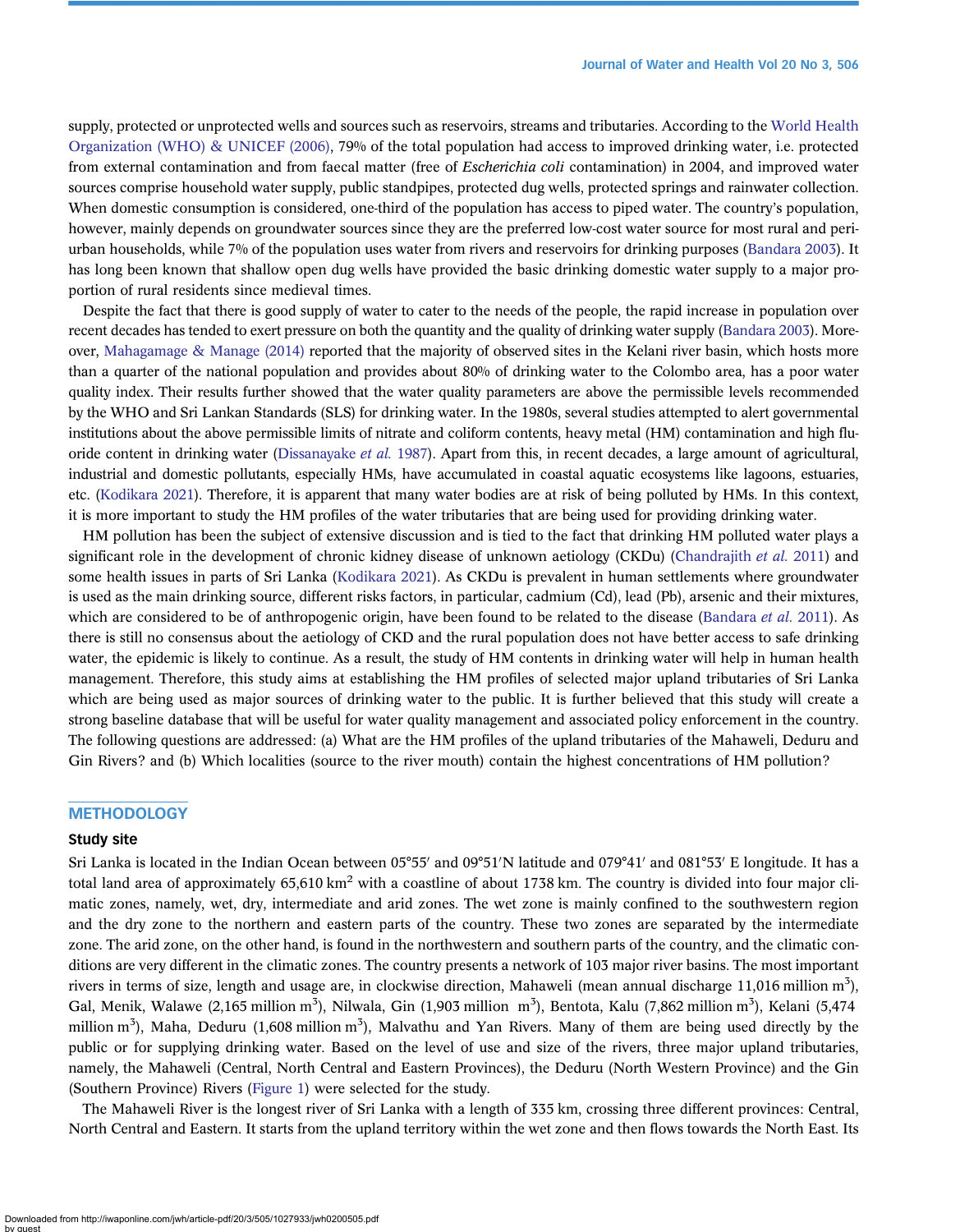<span id="page-2-0"></span>

Figure 1 | (a) Provinces and climate zones of Sri Lanka. CP: Central Province; EP: Eastern Province; NCP: North Central Province; NP: Northern Province; NWP: North Western Province; Sa: Sabaragamuwa Province; SP: Southern Province; Uva: Uva Province; WP: Western Province. (b) Sampling design of the study which covers source, forest, ALs, UAs and river mouth in order.

catchment area, with a length of  $10,227 \text{ km}^2$ , is the largest in Sri Lanka covering around one-sixth of the territory. The stream feeds four major reservoirs, namely, Kothmale, Victoria, Randenigala, Rantambe and around 4000 small ones in order to irrigate agricultural land (AL). These small tank cascade systems are a part of the traditional water management system and the main source of drinking and irrigation water for farmers in the North Central Province (NCP) ([Bandara](#page-11-0) et al. 2011). The Deduru River is 142 km long and runs through the North Western Province. Its basin of  $2,616 \text{ km}^2$  is located entirely in the dry zone. The river feeds the Deduru reservoir and is also used for drinking purposes and irrigation of ALs. The Gin is also a large river, 113 km in length and essentially located in the Southern province, even if some tributaries have their source in the Sabaragamuwa Province. Its catchment of  $932 \text{ km}^2$  is located in the wet zone. The stream is used for drinking purposes and irrigation systems [\(Amarathunga & Kazama 2016\)](#page-11-0). Each tributary was selected on the basis of its capacity to mimic the baseline pattern (see Figure 1(b)).

#### Remote sensing and GIS work; land-use architecture of catchments

Archives of Google Earth Pro (version 7.3.3.7699\_64-bit) satellite images were used in identifying the land-use/cover classes of the selected rivers. Accordingly, forest cover (FC), urban area (UA), AL, reservoir (R) and bare soil (BS) land-use classes were identified and were mapped using the on-screen digitization method [\(Madarasinghe](#page-12-0) *et al.* 2021). The catchment areas were extracted using QGIS (3.4.10-Madeira) and digital elevation model data source from the SRTM Downloader (3.1.5 plugin). Image attributes used in discriminating the aforementioned land-use classes are given in [Table 1](#page-3-0).

#### Water sampling

Surface water sampling was done at major sampling locations along the selected rivers, as shown in Figure 1(b). Accordingly, water samples were collected at site 1: close to the source; site 2: immediately after the FC and well before the first patch of AL; site 3: after the first patch of ALs; site 4: more downstream, immediate after the UAs; site 5: close to the river mouth but far enough to avoid brackish water contamination. Water samples were collected into a 250 ml glass sampler (DURAN<sup>®</sup>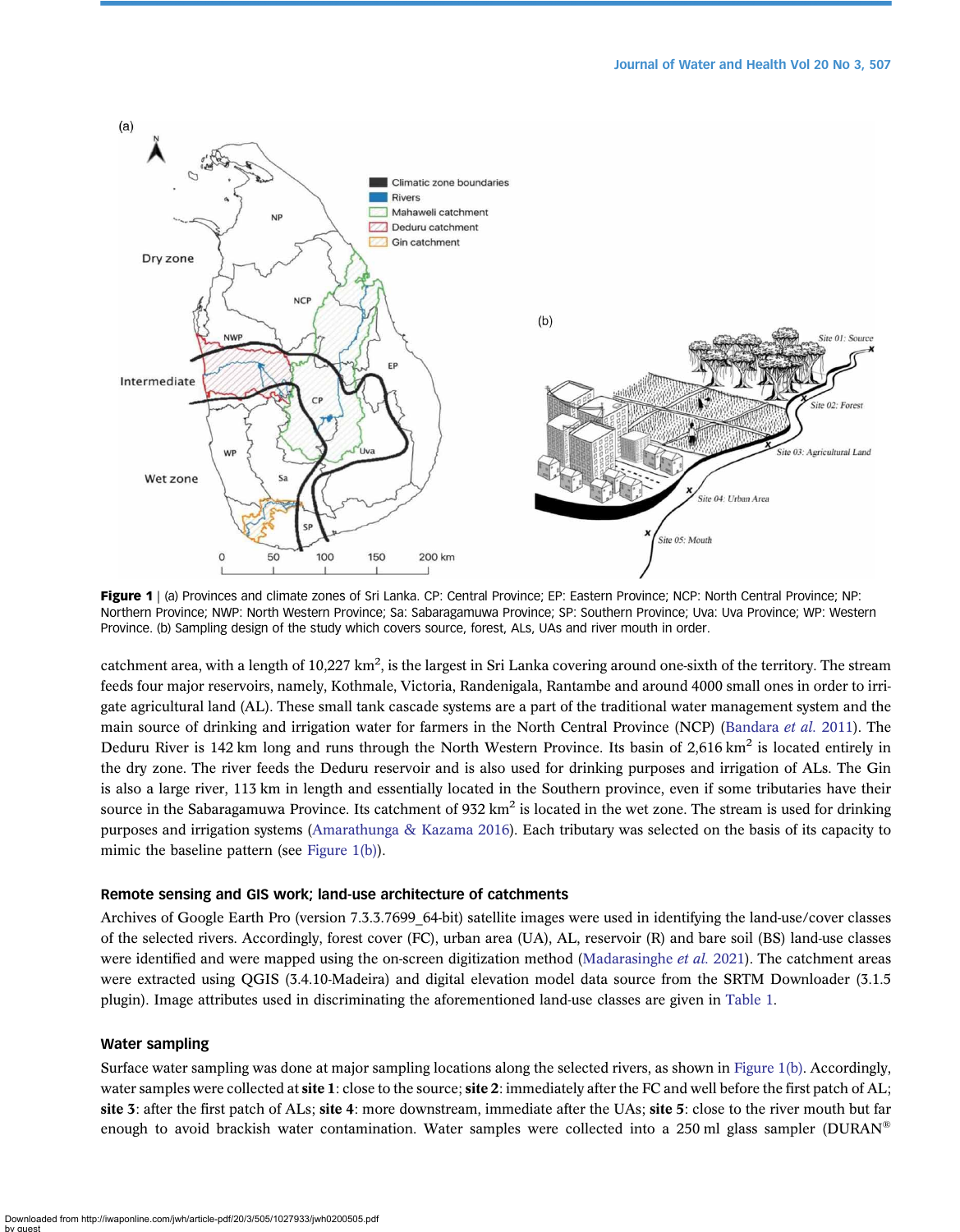<span id="page-3-0"></span>

|  |  | <b>Table 1</b>   Image attributes used in the study |  |  |  |  |
|--|--|-----------------------------------------------------|--|--|--|--|
|--|--|-----------------------------------------------------|--|--|--|--|

| <b>Land-use class</b> | <b>Image attributes</b>                                                                                                                                                                                          |
|-----------------------|------------------------------------------------------------------------------------------------------------------------------------------------------------------------------------------------------------------|
| Forest cover          | Different shades of green; dense crowns; heterogeneous texture                                                                                                                                                   |
| Urban area            | White, red and brown colours; polygonal shapes and straight lines                                                                                                                                                |
| Agricultural land     | Light green or brown-beige colours and the characteristic grid pattern (paddy); homogeneous stands<br>(plantations); star-shaped crowns (palm or coconut); crowns turning reddish during the dry season (rubber) |
| Reservoir             | Blue and turquoise colours; flat surface; BS in the dry season for seasonal reservoirs                                                                                                                           |
| Bare soil             | Dark colour and smooth surface (rock hill); yellow or red colour and granular surface (open mines)                                                                                                               |

Laboratory bottle washed with  $1\%$  HNO<sub>3</sub> for 24 h before use) at a depth of 30 cm using a Ruttner sampler (HYDRO-BIOS, PMMA Water Sampler, China). At each location, five samples of 250 ml each were taken at different points along a transversal section of the stream in order to minimize local variations. Immediately after the water collection, the samples were labelled and stored in a refrigerator until the analyses were done. In total, 110 samples were collected during the year 2020 from the three selected rivers as follows: 35 samples (07 locations  $\times$  5 samples per location) from the Mahaweli River, 35 samples (07 locations  $\times$  5 samples per location) from the Deduru River and 40 samples (08 locations  $\times$  5 samples per location) from the Gin River.

# Assessment of water quality and HM contents

As the water quality parameters, pH, conductivity and total dissolved sediments (TDS) were measured. A small fraction of 80 ml was taken from the original sample and was further subdivided into 20- ml portions, which were considered replicates. The pH of the water samples were measured by using a pH meter (WalkLAB HP9010, Singapore), while conductivity and TDS were measured by using a multimeter (Hanna HI9835, USA) at an ambient temperature of 31 °C after proper calibration. All measurements were done in triplicate. The contents of the selected HMs such as arsenic (As), Cd, mercury (Hg) and Pb in water samples were determined using inductively coupled plasma mass spectrometry (ICP-MS) [\(CCME 1991](#page-11-0)). Approximately 5 ml of the homogenized sample was measured into an EasyPrep high pressure microwave vessel and 10 ml of 65% nitric acid was added. The EasyPrep microwave digestion programme was followed to digest the samples using a microwave digester (CEM MARS 5, USA). The digested sample was quantitatively transferred and filtered using No. 542 Whatman filter paper followed by washing with deionized water and volume up to 25 ml. The prepared solution was used to analyse mineral content by ICP-MS (Agilent 7900, USA). \*LOQs pertaining to HM analyses are given below.

# Data analyses

The variables pH, conductivity, total dissolved solids (TDS), HM contents and land-use cover were treated as continuous variables, while sampling location (source to mouth) and sampling-site category were treated as categorical ordinal variables. All the parametric assumptions were met for the aforementioned variables, with an error margin of  $\alpha = 0.05$ , and parametric tests were performed taking the sampling location as a fixed factor. Each continuous variable was compared among the sampling locations using one-way ANOVA with null hypothesis: there was no significant difference in the means of the tested parameters among the sampling locations. Thereafter, the mean value of each tested parameter in each site was compared with the recommended values of the [WHO \(2017\)](#page-12-0) and [SLS \(2013\)](#page-12-0) using the Student's *t*-test. When the parametric conditions were not met, the nonparametric Kruskal–Wallis test was carried out. A non-parametric Kendall correlation test was performed to create the correlation matrix and to check the correlation between land-cover type and HM contents. Each significant correlation was tested with a linear regression model wherein all the assumptions of linearity, homoscedasticity, independence and normality were respected. All statistical analyses were performed using R (version 3.5.1) statistical software.

# RESULTS

# Land-use/cover architecture and cover estimation

The identified land-use/cover types, i.e. FC, UA, AL, R and BS, could be observed in all three rivers. According to land-use/ cover estimation, the Mahaweli River margins are dominated by forest with 63.1% cover, while AL and UA constitute 23.0 and 13.9% in that order [\(Table 2](#page-4-0) and [Figure 2\(i\)\)](#page-5-0). The catchment area of the Mahaweli River is mainly occupied by forest with 48.8% cover, followed by AL (31.1%). With regard to the Deduru River, the river margins are dominated by AL (69.9%), while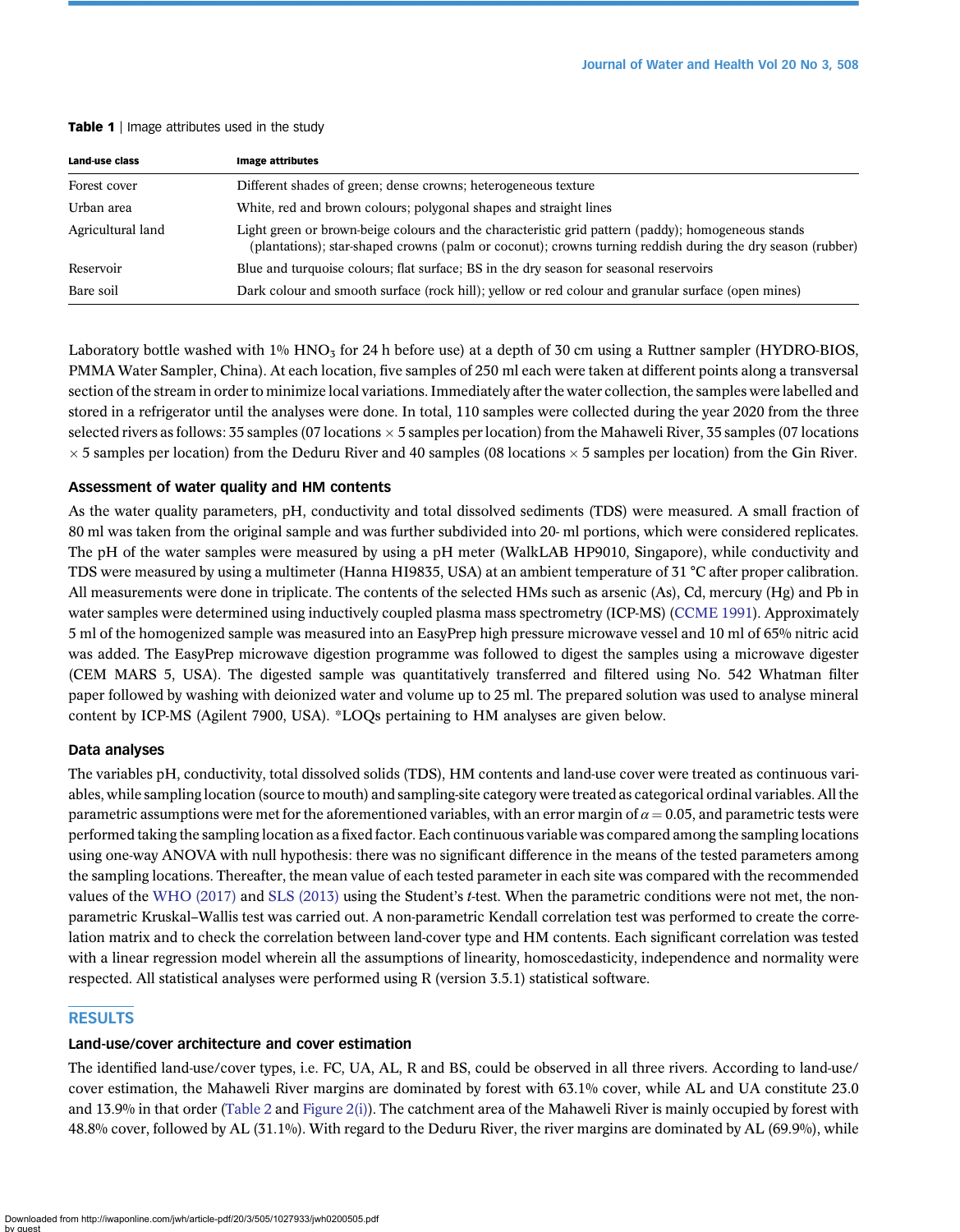| <b>River catchment</b> | <b>Site</b>         | <b>AL</b>      | FC             | <b>UA</b>      | <b>BS</b>        | R             |
|------------------------|---------------------|----------------|----------------|----------------|------------------|---------------|
| Gin                    | G1[03]              | 3,798 (51.2)   | 2,445 (32.9)   | 1,178(15.9)    | $\boldsymbol{0}$ | $\mathbf{0}$  |
|                        | G2[03]              | 1,967(51.6)    | 1,518 (39.9)   | 323(8.5)       | $\mathbf{0}$     | $\Omega$      |
|                        | G3 [03]             | 9,012 (42.9)   | 10,703(51.0)   | 1,262(6.0)     | $6 \ (-0.1)$     | $1$ (<0.01)   |
|                        | G4 [03]             | 9,960(43.6)    | 9,851(43.1)    | 3,004(13.2)    | $\Omega$         | $18 \ (-0.1)$ |
|                        | G5 [04]             | 13,426 (62.3)  | $3,127$ (14.5) | 4,965(23.1)    | $18 \ (-0.1)$    | $3 (-0.1)$    |
|                        | G6 [05]             | 7,556 (54.0)   | 895 (6.4)      | 5,492 (39.3)   | 11(0.1)          | 23(0.2)       |
|                        | Total               | 45,719 (50.5)  | 28,739 (31.5)  | 16,224 (17.9)  | 35 (< 0.1)       | 45(0.1)       |
| Mahaweli               | $M1$ [01]           | 23(7.1)        | 299 (92.9)     | $\bf{0}$       | $\mathbf{0}$     | $\mathbf{0}$  |
|                        | M2 [02]             | 40(7.4)        | 504 (92.6)     | 0              | $\bf{0}$         | 0             |
|                        | M3 [03]             | 374 (41.0)     | 485 (53.2)     | 53 (5.8)       | $\boldsymbol{0}$ | 0             |
|                        | M4 [04]             | 2,471 (49.4)   | 2,196 (43.9)   | 334 (6.7)      | $\mathbf{0}$     | 0             |
|                        | M5 [04]             | 3,190(48.3)    | 2,015(30.5)    | 1,392(21.1)    | 0                | $2 (-0.1)$    |
|                        | M6 [04]             | 86,890 (34.7)  | 112,802 (45.0) | 40,458(16.1)   | 796 (0.3)        | 9,749(3.9)    |
|                        | M7 [05]             | 125,328 (28.6) | 224,584 (51.3) | 62,173 (14.2)  | 1,028(0.2)       | 25,156(5.7)   |
|                        | Total               | 218,316 (31.1) | 342,885 (48.8) | 104,410 (14.9) | 1,824(0.2)       | 34,907 (5.0)  |
| Deduru                 | D1 [01]             | 168 (49.0)     | 69(20.1)       | 106 (30.9)     | $\mathbf{0}$     | $\mathbf{0}$  |
|                        | D2 [02]             | 29(13.6)       | 129(60.6)      | 55(25.8)       | $\mathbf{0}$     | $\Omega$      |
|                        | D3 [03]             | 500 (35.7)     | 604(43.1)      | 286 (20.4)     | 12(0.8)          | 0             |
|                        | D <sub>4</sub> [04] | 2,461(60.7)    | 736 (18.2)     | 813 (20.0)     | 45(1.1)          | $\Omega$      |
|                        | D <sub>5</sub> [04] | 17,291 (56.0)  | 6,017(19.5)    | 7,274(23.6)    | 150(0.5)         | 126(0.4)      |
|                        | D6 [04]             | 12,622(61.8)   | 2,129(10.4)    | 5,310(26.0)    | 34(0.2)          | 336 (1.6)     |
|                        | D7 [04]             | 65,400 (62.9)  | 12,876 (12.4)  | 22,191 (21.4)  | 601(0.6)         | 2,821(2.7)    |
|                        | D8 [05]             | 24,836 (60.7)  | 3,061(7.5)     | 10,920(26.7)   | 49(0.1)          | 2,044(5.0)    |
|                        | Total               | 123,307 (61.0) | 25,621 (12.7)  | 46,955 (23.2)  | 891 (0.5)        | 5,327(2.6)    |

<span id="page-4-0"></span>Table 2 | Distribution of land-use/cover classes (in hectare) among the selected tributaries

Percentages are given in brackets '()'. Sampling site category is given in brackets '[]' (see [Figure 1\(b\)\)](#page-2-0).

forest and UA constitute 14.9 and 15.2% cover, respectively. When the catchment area of the Deduru River is considered, the same trend remains with 61.0% of the surface covered by AL, followed by UA (23.2%) and FC (12.7%). In addition, FC decreases along the river in the direction from the source to the mouth. The banks of the Gin River are dominated by AL  $(45.4\%)$  and UA  $(41.0\%)$  with a low FC  $(13.6\%)$ . Moreover, the catchment area is dominated by AL  $(50.5\%)$ , while the rest is divided between FC (31.5%) and UA (17.9%). In the flow direction, FC decreases, while UA increases from the source to the mouth.

#### Assessment of water quality

The Mahaweli River (M for the Mahaweli River) had an average pH of  $6.75 \pm 0.34$  within the range of 6.23–7.13. Sites M1 and M2 showed values significantly below the threshold ( $p < 0.001$ ; see [Table 3](#page-7-0)). According to the Kruskal–Wallis test results, the three parameters pH, TDS and conductivity showed significant inter-site mean differences ( $p < 0.001$ ). The pH variation in the Mahaweli River was as follows: pH M1 = pH M2 < pH M3 < pH M4 = pH M5 = pH M6 = pH M7. The TDS showed a specific pattern, increasing from the source to the river mouth, as follows: TDS  $M1 = TDS M2 < TDS M3 = TDS M4 = TDS$  $M5 = TDS M6 < TDS M7$ . Conductivity also followed a similar pattern of TDS. The Deduru River (D for the Deduru River) had a mean pH of  $7.03 + 0.37$  within the range of 6.37–7.43. The Kruskal–Wallis test results showed that water pH, TDS and conductivity were significantly different ( $p < 0.001$ ) among the sampling sites (source to the river mouth). The pH along the river showed the pattern of pH D1 = pH D2 = pH D3 = pH D4 = pH D5 < pH D6 = pH D7 = pH D8, while the TDS showed a slight increase along the sites as follows: TDS  $D1 <$  TDS  $D2 <$  TDS  $D3 <$  TDS  $D4 <$  TDS  $D5 <$  TDS  $D6 <$  TDS  $D7 <$  TDS D8. Conductivity followed a pattern similar to the TDS. The Gin River (G for the Gin River) pH values were within the range of 6.33–6.72, and the average pH was 6.47  $\pm$  0.17. The sites G1, G2 and G3 showed values that were significantly lower than the threshold. According to the Kruskal–Wallis test results, water pH, TDS and conductivity were significantly different ( $p <$ 0.001) among the sampling sites (source to the river mouth). The parameter, pH, showed a significant difference between sites G2 and G5. The parameters TDS and conductivity showed a common pattern, which was a decrease from the source to the river mouth: TDS  $G1 > TDS G2 = TDS G3 > TDS G4 = TDS G5 < TDS G6$ .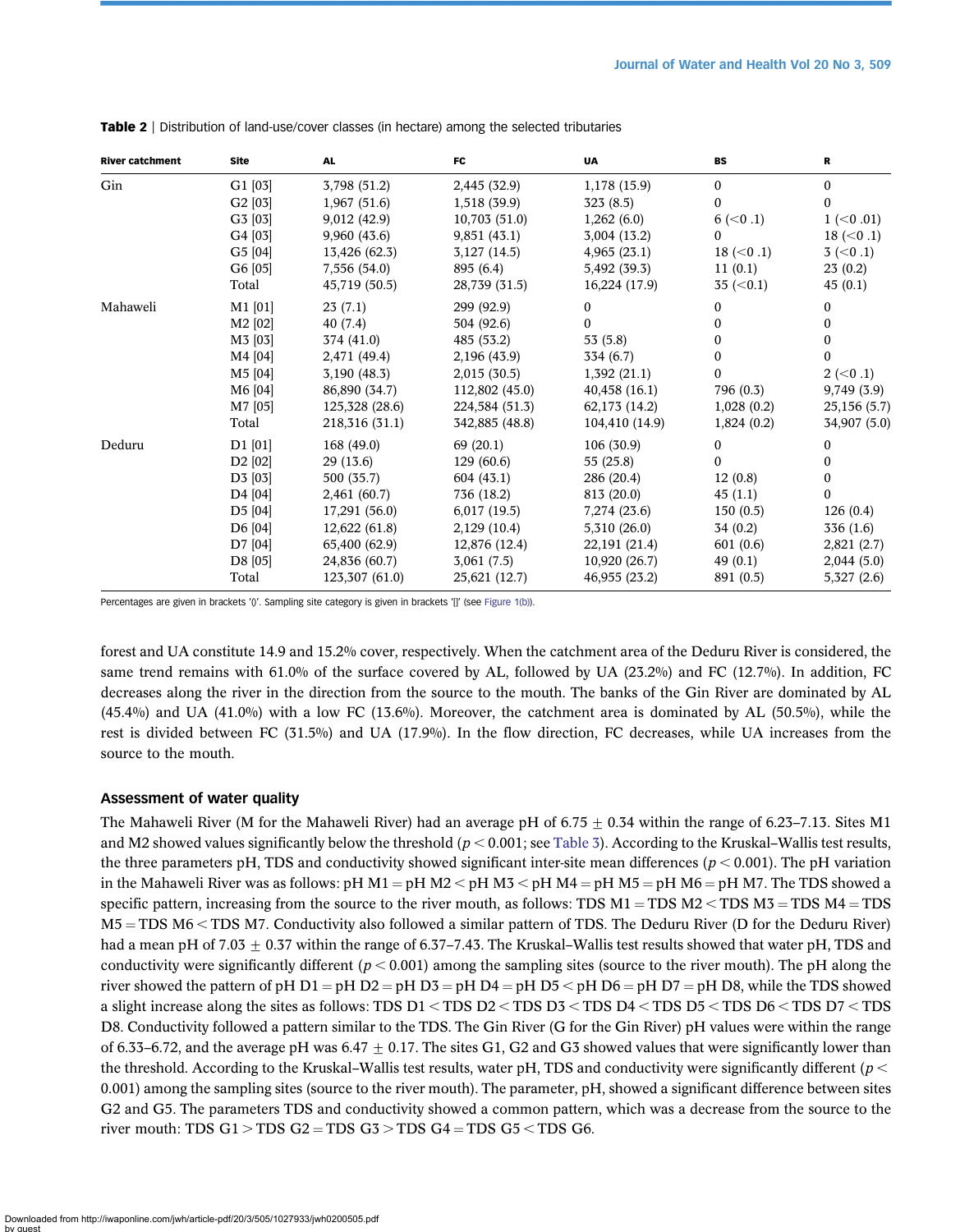<span id="page-5-0"></span>

Figure 2 | (a) Land-use/cover map of the Mahaweli River; (b) detailed map of the Mahaweli River's catchment; (c) land-use/cover map of the Deduru River and (d) detailed map of the Deduru River's catchment; (e) land-use/cover map of the Gin River. Legends are given with respect to each map. The terms 'Ganga and Oya' are referred to as rivers. (continued.).

# HM contents in tributary water

The measured HM contents in the selected main tributaries did not exceed the safety limits stipulated by the World Health Organization (WHO) and SLS guidelines ([Table 4\)](#page-8-0). Among the HMs studied, Cd was present in insignificant amounts,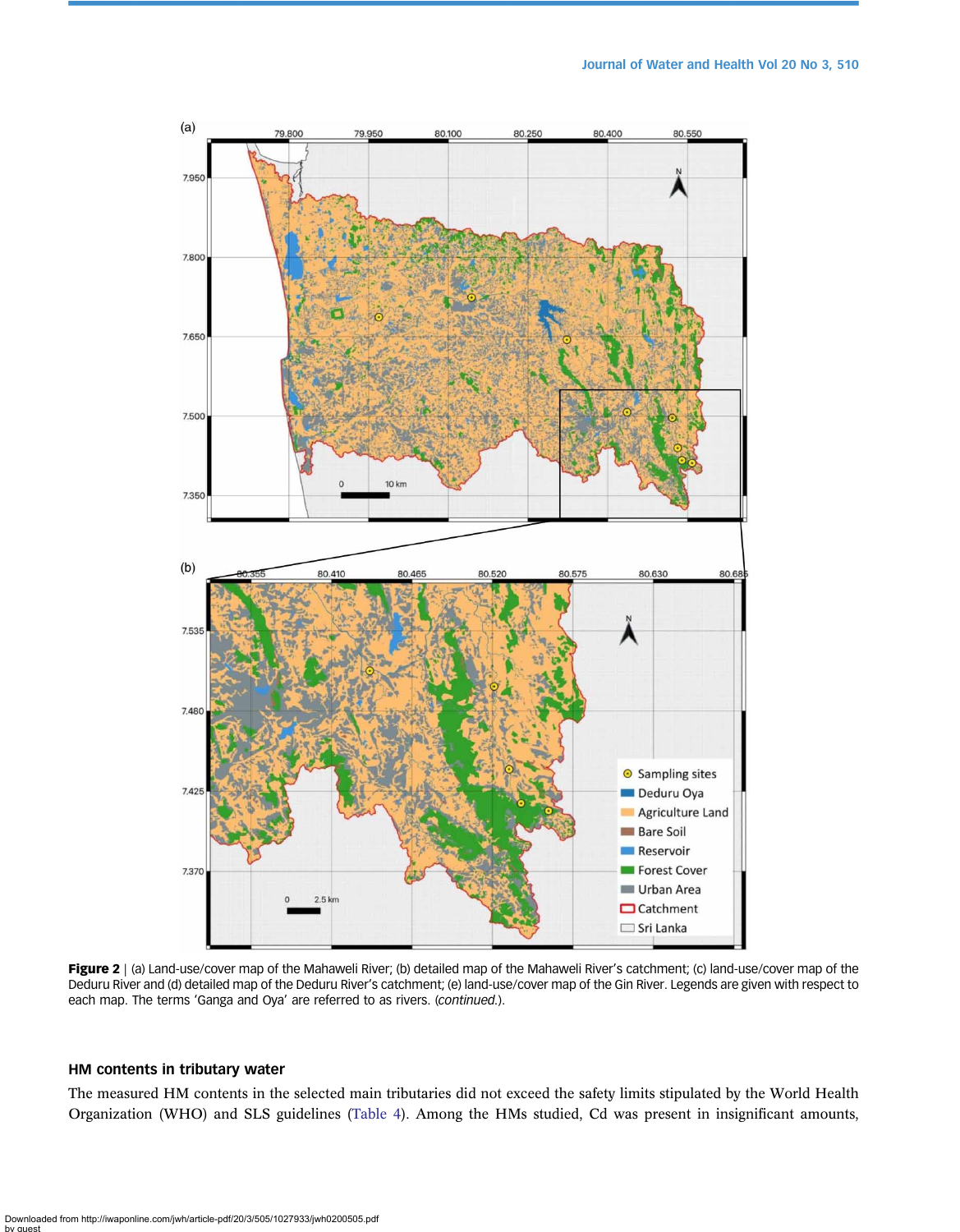

Figure 2 | (Continued).

frequently below the detection limit of 0.01  $\mu g \cdot L^{-1}$ . In the Mahaweli River, the measured Pb content was very low, the mean Hg content was  $0.12 \pm 0.07$   $\mu$ g·L<sup>-1</sup> and the inter-site variation was not significant (p > 0.05). The mean As content was  $0.08 \pm 0.05$  μg·L<sup>-1</sup> and showed an increasing trend along the river (from the source to the river mouth): [As]M1 = [As]M2  $\langle$  [As]M3 = [As]M4 = [As]M5 = [As]M6  $\langle$  [As]M7 with [As]M6  $>$  [As]M3.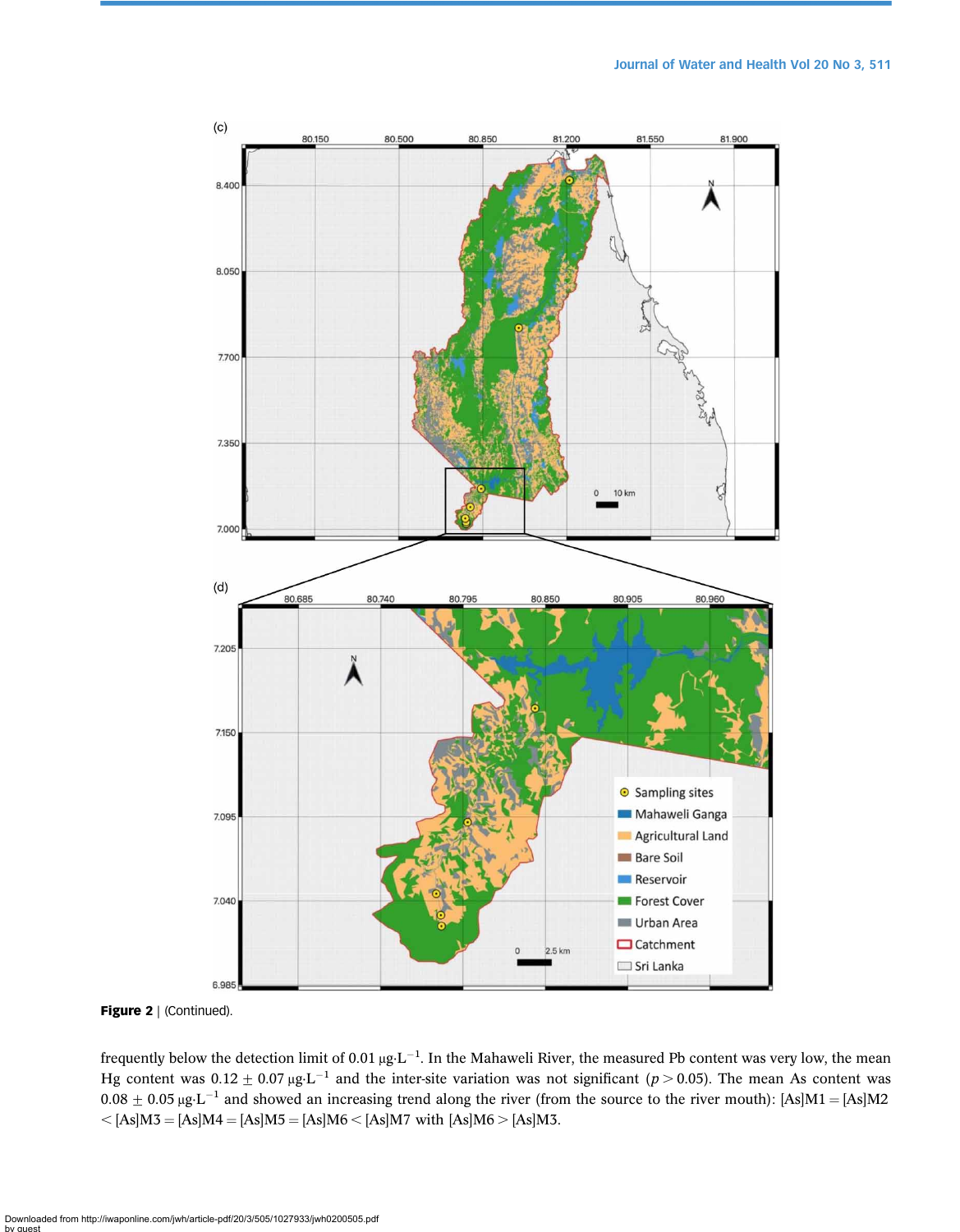<span id="page-7-0"></span>



Table 3 | Physicochemical properties of water samples taken from three tributaries

| River    | <b>Site</b>                      | pH                  | Conductivity ( $\mu$ S·m <sup>-1</sup> ) | TDS (ppm)              |
|----------|----------------------------------|---------------------|------------------------------------------|------------------------|
| Gin      | G1[03]                           | $6.35 \pm 0.10^*$   | $88.8 \pm 1.7^*$                         | $44.7 \pm 0.6^*$       |
|          | G2 [03]                          | $6.33 \pm 0.04*$    | $54.5 \pm 0.4^*$                         | $27.2 + 0.3*$          |
|          | G3 [03]                          | $6.37\,\pm\,0.10^*$ | $55.3 + 0.8*$                            | $27.6 + 0.3*$          |
|          | G4 [03]                          | $6.65\pm0.42^*$     | $48.0 \pm 2.1*$                          | $23.8 \pm 1.0^*$       |
|          | G5 [04]                          | $6.72 \pm 0.34*$    | $48.4 \pm 0.8^*$                         | $24.3 + 0.5*$          |
|          | G6 [05]                          | $6.41 + 0.15*$      | $7,389.2 \pm 4,301.2^*$                  | $3,690.8 \pm 2,121.7*$ |
|          | Range                            | $6.33 - 6.72*$      | 48.0-7,389.2*                            | 23.8-3,690.8*          |
|          | Average                          | $6.47 \pm 0.17*$    | $1,280.7 \pm 2,992.6^*$                  | 639.7 $\pm$ 1,494.7*   |
| Mahaweli | $M1$ [01]                        | $6.23 \pm 0.06^*$   | $66.6\pm2.0^*$                           | $33.7 + 0.5*$          |
|          | M <sub>2</sub> [0 <sub>2</sub> ] | $6.27 + 0.06*$      | $69.4 + 1.5*$                            | $34.6 + 0.5*$          |
|          | M3 [03]                          | $6.72 \pm 0.26^*$   | $168.5 \pm 2.5^*$                        | 84.4 $\pm$ 1.0*        |
|          | M4 [04]                          | $7.13\pm0.16^*$     | $128.3 \pm 2.3^*$                        | $64.0 + 1.2*$          |
|          | M5 [04]                          | $7.03\,\pm\,0.13^*$ | $151.1 \pm 6.6^*$                        | $75.7 \pm 3.3^*$       |
|          | M6 [04]                          | $6.83 \pm 0.14*$    | $123.8\pm5.2^*$                          | $61.9 + 2.4*$          |
|          | M7 [05]                          | $7.04 + 0.09*$      | $250.2 + 29.0*$                          | $132.2 \pm 19.8^*$     |
|          | Range                            | $6.23 - 7.13*$      | $66.6 - 250.2*$                          | 33.7-132.2*            |
|          | Average                          | $6.75\pm0.34^*$     | $136.8 \pm 58.3^*$                       | $69.5 \pm 31.1*$       |
| Deduru   | $D1$ [01]                        | $6.37 \pm 0.19*$    | $81.0 + 21.3*$                           | $40.5 \pm 10.5^*$      |
|          | D2 [02]                          | $6.66 \pm 0.06*$    | $104.7 \pm 2.2^*$                        | $52.8 \pm 1.3^*$       |
|          | D3 [03]                          | $7.01 \pm 0.22^*$   | $113.3 \pm 37.1^*$                       | $56.7 \pm 18.8^*$      |
|          | D <sub>4</sub> [04]              | $7.01\pm0.07^*$     | $149.0 + 4.0*$                           | $74.3 + 2.0*$          |
|          | D <sub>5</sub> [04]              | $7.03 \pm 0.08^*$   | $180.6 + 3.2*$                           | $90.0 + 1.7*$          |
|          | D6 [04]                          | $7.37 \pm 0.23*$    | 245.1 $\pm$ 10.4*                        | $123.0 \pm 4.6^*$      |
|          | D7 [04]                          | $7.43 \pm 0.17*$    | $239.4 + 19.5*$                          | $122.2 \pm 6.7^*$      |
|          | D8 [05]                          | $7.35 \pm 0.06*$    | $299.4 + 5.8*$                           | $150.5 \pm 5.4^*$      |
|          | Range                            | $6.37 - 7.43*$      | 81.0-299.4*                              | $40.5 - 150.5*$        |
|          | Average                          | $7.03 \pm 0.37*$    | $176.6 + 78.2*$                          | $88.8 \pm 39.6^*$      |

Asterisk '\*' indicates a value significantly different from the recommended values. A sampling site category is given in brackets '[]' (see [Figure 1\(b\)\)](#page-2-0).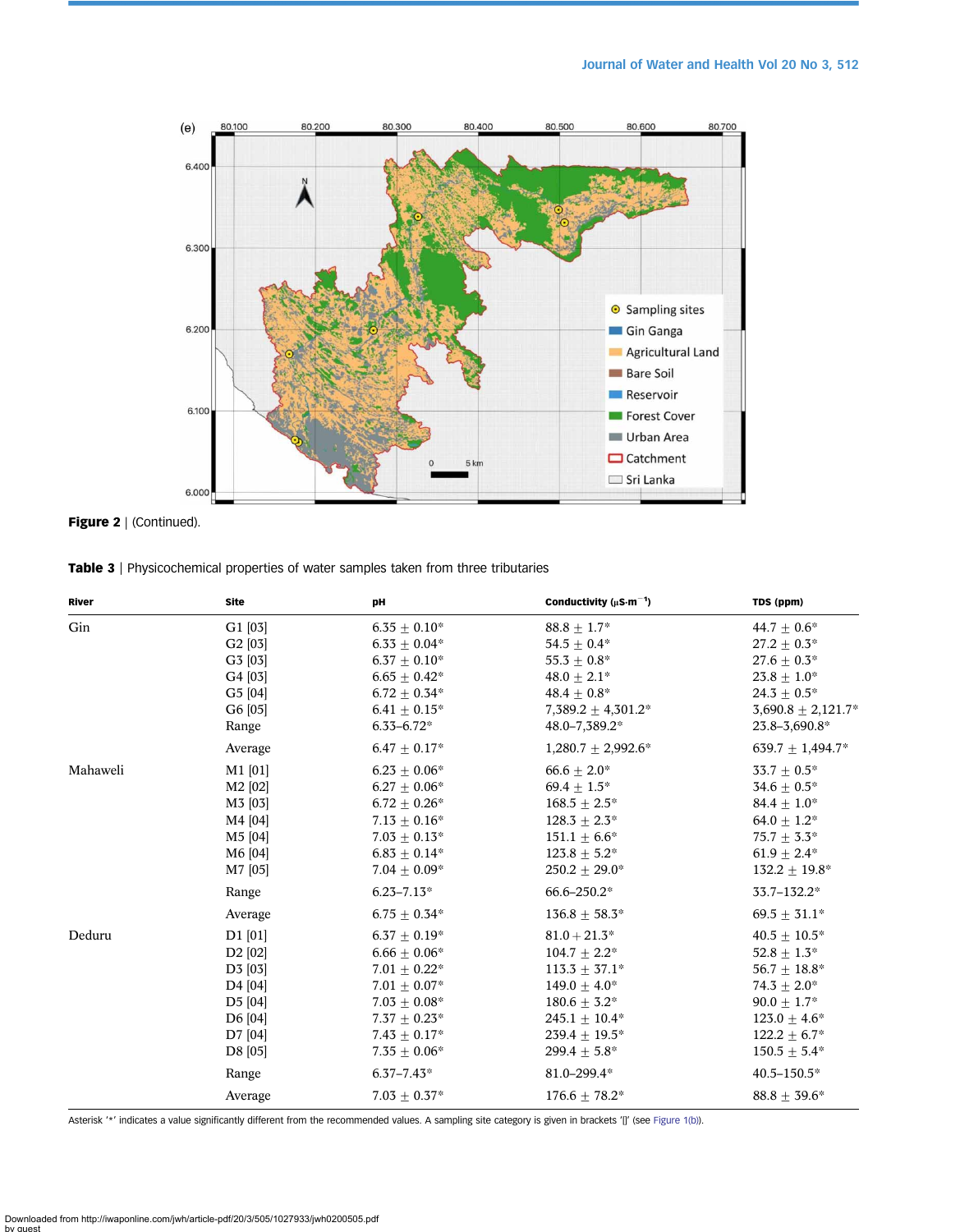| River    | Site                             | Pb              | Cd               | As              | Hg              |
|----------|----------------------------------|-----------------|------------------|-----------------|-----------------|
| Gin      | $G1$ [03]                        | $0.20 \pm 0.04$ | $0.01 \pm 0.01$  | $0.16 + 0.02$   | $0.31 \pm 0.10$ |
|          | G2[03]                           | $0.13 \pm 0.06$ | $\bf{0}$         | $0.07 + 0.01$   | $0.15 \pm 0.06$ |
|          | G3 [03]                          | $0.14 \pm 0.01$ | $\Omega$         | $0.10 \pm 0.01$ | $0.13 \pm 0.02$ |
|          | G4 [03]                          | $0.11 \pm 0.05$ | $0.01 \pm 0.01$  | $0.13 + 0.01$   | $0.07 \pm 0.03$ |
|          | G5 [04]                          | $0.16 \pm 0.04$ | $0.01 \pm 0.01$  | $0.12 + 0.01$   | $0.04 \pm 0.01$ |
|          | G6 [05]                          | $0.01 \pm 0.01$ | $0.01 \pm 0.01$  | $0.18 \pm 0.02$ | $0.02 \pm 0.01$ |
|          | Range                            | $0.01 - 0.20$   | $0 - 0.01$       | $0.07 - 0.18$   | $0.07 - 0.31$   |
|          | Average                          | $0.12 \pm 0.07$ | < 0.01           | $0.12 \pm 0.04$ | $0.12 \pm 0.11$ |
| Mahaweli | M1 [01]                          | $0.02 \pm 0.01$ | $\boldsymbol{0}$ | $0.03 \pm 0.01$ | $0.15 \pm 0.02$ |
|          | M <sub>2</sub> [0 <sub>2</sub> ] | $0.02 \pm 0.01$ | $\mathbf{0}$     | $0.03 \pm 0.01$ | $0.05 \pm 0.02$ |
|          | M3 [03]                          | $0.02 \pm 0.01$ | $0.01 \pm 0.01$  | $0.08 + 0.01$   | $0.18 \pm 0.14$ |
|          | M4 [04]                          | $0.01 \pm 0.01$ | 0                | $0.09 \pm 0.01$ | $0.19 \pm 0.15$ |
|          | M <sub>5</sub> [04]              | $0.02 \pm 0.01$ | 0                | $0.09 + 0.01$   | $0.05 \pm 0.01$ |
|          | M6 [04]                          | $0.02 \pm 0.01$ | $\boldsymbol{0}$ | $0.10 + 0.01$   | $0.06 \pm 0.03$ |
|          | M7 [05]                          | $0.02 \pm 0.01$ | $\boldsymbol{0}$ | $0.17 \pm 0.02$ | $0.19 \pm 0.15$ |
|          | Range                            | $0.01 - 0.02$   | $0 - 0.01$       | $0 - 0.17$      | $0 - 0.19$      |
|          | Average                          | $0.02 \pm 0.01$ | < 0.01           | $0.08 \pm 0.05$ | $0.12 \pm 0.07$ |
| Deduru   | $D1$ [01]                        | $0.04 \pm 0.02$ | $\boldsymbol{0}$ | $0.07 + 0.01$   | $0.12 \pm 0.01$ |
|          | D2 [02]                          | $0.03 \pm 0.01$ | $0.01 \pm 0.01$  | $0.06 + 0.01$   | $0.07 \pm 0.01$ |
|          | D3 [03]                          | $0.01 + 0.01$   | 0                | $0.07 + 0.02$   | $0.06 + 0.02$   |
|          | D4 [04]                          | $0.03 + 0.02$   | 0                | $0.09 + 0.01$   | $0.06 + 0.01$   |
|          | D5 [04]                          | $0.02 \pm 0.01$ | 0                | $0.16 \pm 0.02$ | $0.09 \pm 0.03$ |
|          | D6 [04]                          | $0.04 + 0.02$   | 0                | $0.26 + 0.01$   | $0.11 \pm 0.03$ |
|          | D7 [04]                          | $0.04 + 0.01$   | $\boldsymbol{0}$ | $0.29 + 0.01$   | $0.50 \pm 0.17$ |
|          | D8 [05]                          | $0.03 \pm 0.01$ | $\bf{0}$         | $0.29 \pm 0.03$ | $0.13 \pm 0.02$ |
|          | Range                            | $0.01 - 0.04$   | $0 - 0.01$       | $0.06 - 0.29$   | $0.06 - 0.50$   |
|          | Average                          | $0.03 \pm 0.01$ | < 0.01           | $0.16 \pm 0.10$ | $0.14 \pm 0.15$ |

<span id="page-8-0"></span>Table 4 | Concentration of Pb, Cd, As and Hg of water samples collected in the selected rivers

Values are given in  $\mu$ g·L<sup>-1</sup>. A sampling site category is given in brackets '[ ]' (see [Figure 1\(b\)\)](#page-2-0).

Interestingly, [As] was significantly higher in water samples collected near AL and UA as compared with the other landuse/cover types. With regard to the Deduru River, Pb content showed a pattern similar to that of the Mahaweli River, i.e. the measured Pb content was low. However, the mean Hg content was  $0.14 \pm 0.15 \,\mu g \cdot L^{-1}$  and showed significant intersite mean differences ( $p < 0.05$ ). The Hg content in site D7 was the highest (0.50  $\pm$  0.17  $\mu$ g·L<sup>-1</sup>) to be recorded in all rivers studied. The As contents were also significantly different among the sampling sites ( $p < 0.05$ ). The mean value of As content was  $0.16 \pm 0.10$   $\mu$ g·L<sup>-1</sup> and the variation among the sites followed an increasing trend as follows: [As]D1 = [As]D2  $=$  [As]D3 = [As]D4 < [As]D5 < [As]D6 = [As]D7 = [As]D8. Similarly, in the Mahaweli River, [As] was significantly higher in water samples collected near AL and UA as compared with the other land-use/cover types.

With regard to the Gin River, it showed significant inter-site mean differences in the contents of Pb, As and Hg ( $p < 0.05$ ). The mean concentration of Pb was 0.12  $\pm$  0.07 μg·L $^{-1}$ . The Hg content in site G1 (0.31 μg·L $^{-1}$ ) was the highest and then decreased and remained stable along the river (flow direction) with [Hg] G1 > [Hg] G2, G3, G4, G5 and G6. The mean As content was 0.12  $\pm$ 0.04 μg·L<sup>-1</sup> and the differences of As among the sampling sites (to the flow direction) can be described as follows: [As] G1 > [As]  $G2 <$  [As]  $G3 =$  [As]  $G4 =$  [As]  $G5 <$  [As]  $G6$ . Therefore, the As content was significantly higher ( $p < 0.05$ ) in the water samples collected near AL and UA than FC, while the Hg content was higher in the upper catchment. In summary, the mean contents of the HMs, considering all rivers, were observed in the order:  $[Hg] > [As] > [Pb] > [Cd]$  on site category 01 and  $[As] > [Hg] > [Pb]$  $>$ [Cd] on site category 05. Further, categories 03 to 05 showed the highest metal concentration in As and Hg.

When the correlation matrix was considered ([Figure 3\)](#page-9-0), the Pb content showed a significant positive correlation coefficient with the distance of river margins covered by the urban area (coefficient  $= 0.285$ ,  $p = 0.0246$ ). However, no linear model could be fitted. The As content was positively correlated with the percentage cover of AL in the catchment (coefficient  $=$ 0.479,  $p = 0.0325$ ). The percentage FC, on the other hand, showed a negative significant correlation with the As content (coefficient = –0.526,  $p = 1.389325 \times 10^{-5}$ ) and the exponential regression model could be more accurately fitted (adjusted  $R^2$  = 0.618,  $p = 4.036 \times 10^{-5}$ ).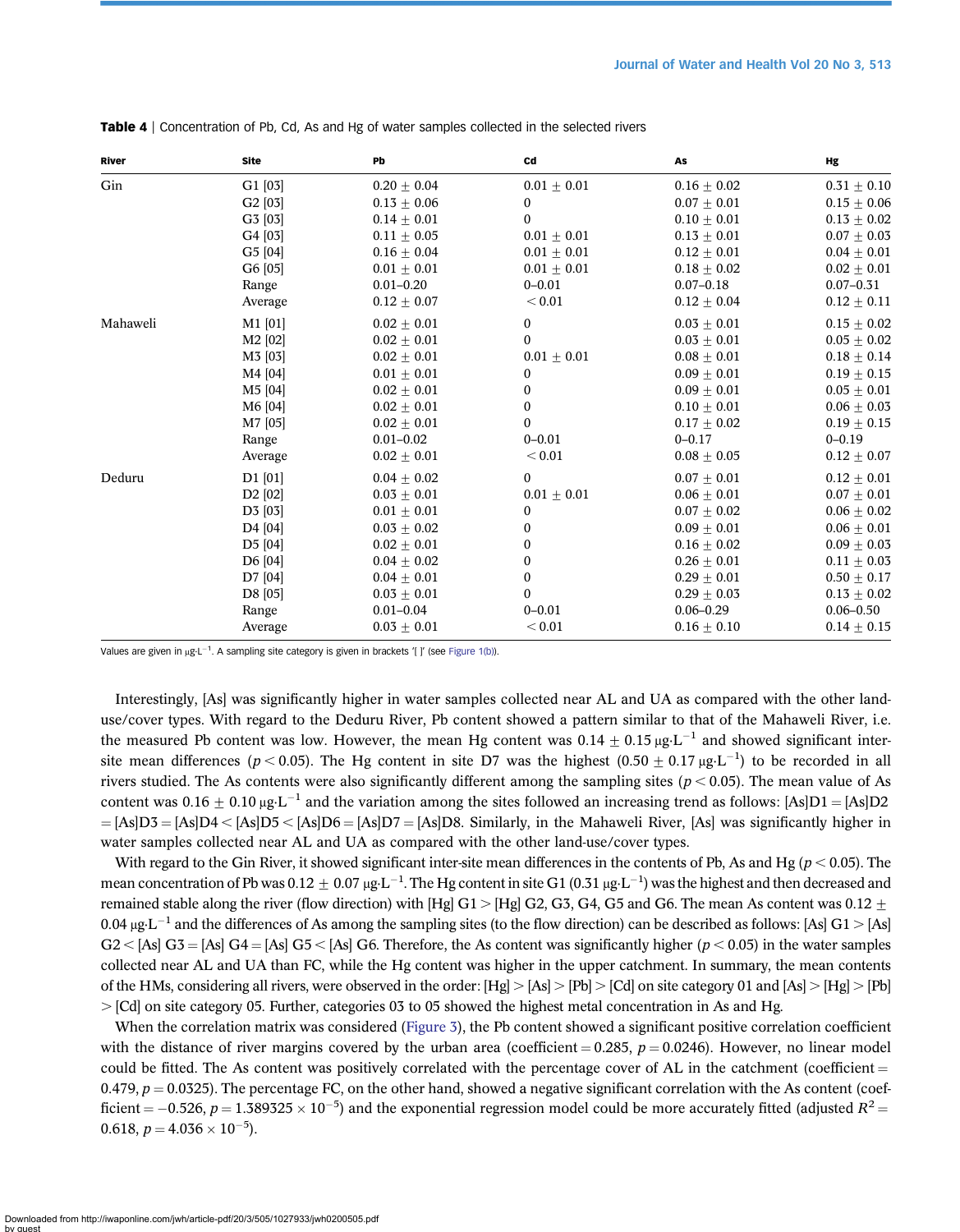<span id="page-9-0"></span>

Figure 3 | Correlation matrix between HMs and land-use/cover. Cd: cadmium; Pb: lead; Hg: mercury; As: arsenic; UA: urban area; FC: forest cover; AL: agricultural land; UA p: percentage value of urban area; UA banks: river margin values of urban area: UA pb: UA percentage of river margin values.

# **DISCUSSION**

It is apparent that the landscape of the selected catchments has been extensively modified by human activities. As a result of this, ALs have become ubiquitous and predominant in the catchment areas ([Gunawardhana](#page-12-0) *et al.* 2016). However, among the studied rivers, only the catchment of the Mahaweli River has a relatively large FC, which can be attributed to the fact that several areas present in the basin are well protected. However, the FC in the upper catchment has been considerably decreased due to agriculture, developmental activities and human settlements [\(Hewawasam 2010\)](#page-12-0). This trend is common for the three studied rivers. Therefore, such kinds of anthropogenic impacts more likely result in the release of sewage, wastes and pollutants in the environment in diverse forms. These contaminations could be released from point sources such as industry effluents or from more diffuse sources such as AL run-off ([Gunawardhana](#page-12-0) et al. 2016).

High conductivity values could be linked with sea water contamination at the river mouth. Given the fact that TDS is an indirect measure of human impact, high values could reflect the high quantity of sediments that are added to the rivers. The reasons for this external input could be land preparation for agriculture, house constructions or run-off during heavy rain. Accordingly, the fact that both TDS and conductivity increased along the Mahaweli and the Deduru Rivers towards the flow direction could be explained by the increase of water pollution due to the aforementioned factors. ALs are present on around half (50.5%) of the Gin river surface catchment and the results of [Amarathunga & Kazama \(2016\)](#page-11-0) confirmed that the upper basin showed important FC and ALs. According to their land-cover results, the majority of the ALs in the upper catchment were dedicated to tea plantation, which is considered to be less damaging to water quality by way of preventing soil erosion. On the contrary, the Gin River had a different trend, with both TDS and conductivity remaining at low levels (except on sea water-contaminated sites) despite strong human pressure. The linear relationship between TDS and conductivity found in our results was confirmed by [WHO \(2017\)](#page-12-0). Thus, the Gin River could be possibly used as a good reference site in making comparisons. In addition, the pH values of the Gin River were quite stable. Furthermore, [Amarathunga & Kazama \(2016\)](#page-11-0) found similar values, supporting the fact that the pH remained stable along the Gin River. Differences shown by the Gin River could be linked to different rainfall patterns. However, none of the rivers showed the water quality parameters such as TDS or conductivity above the maximum recommended value by the WHO and SLS.

More importantly, the amount of dissolved solids is important in determining HMs since it may serve a high surface area to bind HMs. In this respect, the rivers in areas impacted by chronic kidney disease, namely, the Mahaweli and the Deduru Rivers, have a higher affinity towards HMs than the Gin River due to higher TDS. Since the HM contents are not at a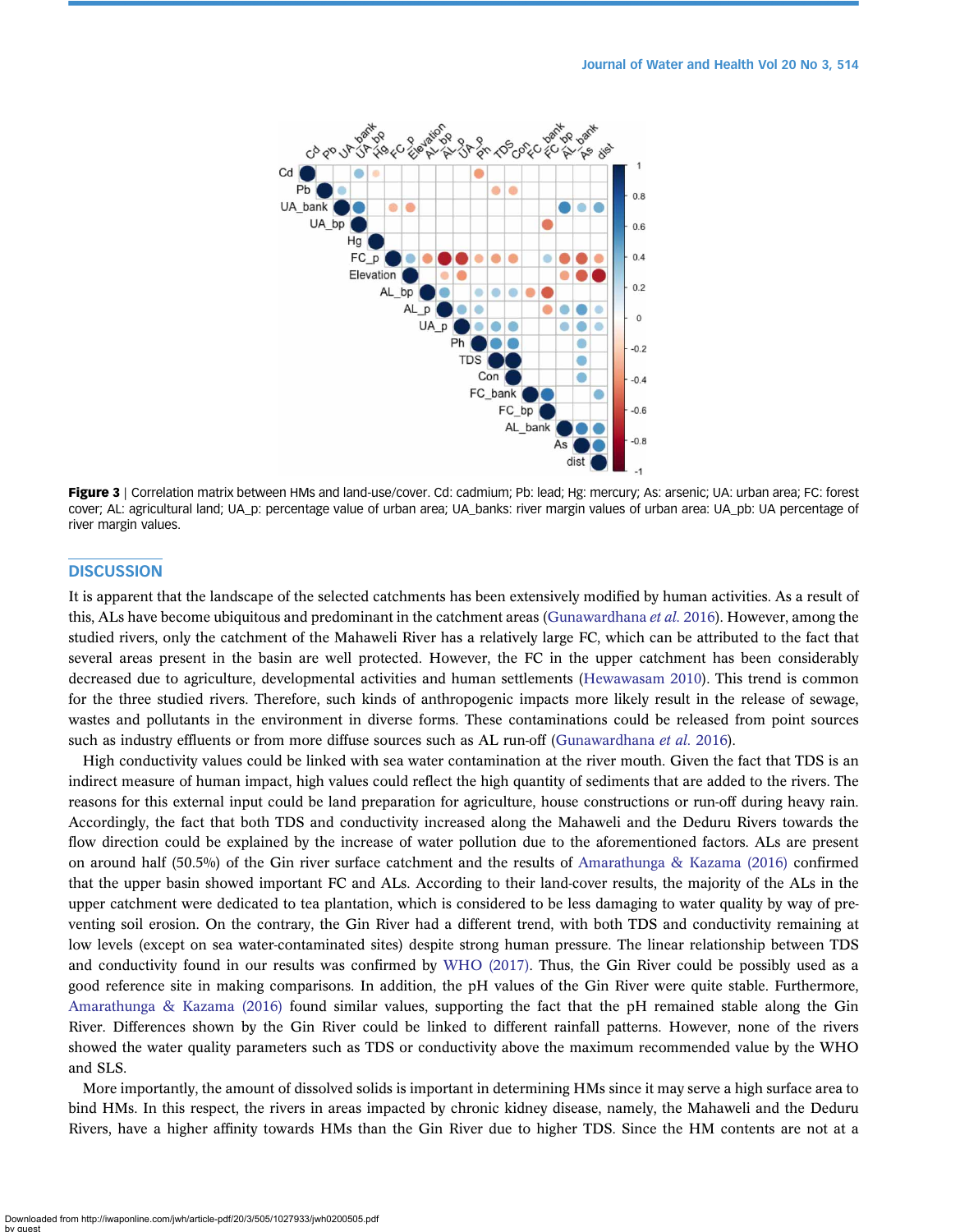risk level, running freshwater from the selected rivers can be considered safe enough to be used for drinking purposes. Moreover, one of the WHO guidelines supports the fact that the concentration of Cd in water is likely to become a health concern in environments where the pH is less than 4.5, which is not the case in the selected rivers. Supporting the results of this study, various other studies also found Cd concentration within normal limits in the rivers of NCP [\(Diyabalanage](#page-12-0) et al. 2016) and more specifically in the Gin River [\(Amarathunga & Kazama 2016\)](#page-11-0). Our analyses showed that As was present at a level below the limit in each river and similar values were reported by [Jayatilake](#page-12-0) *et al.* (2013). As received greater attention since it has been pointed out as a possible cause of chronic kidney disease in Sri Lanka after this metalloid was found in urine and hair samples in great quantity among 68% of CKD-affected patients ([Jayasumana](#page-12-0) *et al.* 2013). However, the studies carried out by [Chandrajith](#page-12-0) et al. (2011) and [Jayatilake](#page-12-0) et al. (2013) reported greater concentrations than we did, which are still below the standard limits. When looking at the prevailing concentration of As in river systems, it is not a hazardous causative at this stage. Low levels of Pb reported in our study were further confirmed by [Bandara](#page-11-0) et al. (2011) and [Jayatilake](#page-12-0) et al. (2013). With regard to Hg, very low concentrations were recorded showing that these rivers are not much polluted with industrial waste. Our land-use/land-cover results have supported other results to prove that chemical industries or similar industries are not located within the UAs that are in the neighbourhood of the rivers studied. Moreover, [Perera](#page-12-0) et al. (2016) showed that the HM concentrations of As and Cd were impacted by the rainfall regimes and, therefore, were fluctuating according to the season. It is also likely that the leaching rate of pollution is modified with the rate of precipitation. Unfortunately, studies that have been conducted in Sri Lanka rarely specify the dates of sample collection, and, thus, it is not possible to compare the results of these studies with previous results.

According to recent estimation, only a small proportion of the rural population still uses spring water directly from selected streams for drinking purposes. Since HM concentrations reported in this study are far below the recommended value given by the standard guidelines, drinking freshwater directly from streams/rivers does not impose a high health risk. Further, [Herath](#page-12-0) et al. [\(2018\)](#page-12-0) sampled more than 1,435 wells in the NCP where chronic kidney disease is highly prevalent and found that the levels of As, Cd and Pb were still below the WHO and the SLS set values. Thus, it is clear that not only the major rivers but also many associated wells/reservoirs are not remarkably contaminated with HMs.

Human daily water consumption increases in hot dry climates ([Dissanayake 1996\)](#page-12-0) and this may lead to the accumulation of a higher concentration of HMs than the expected levels. Under such conditions, trace elements can become harmful to sev-eral living organisms, including humans, when present in high quantities [\(Fernández-Luqueño](#page-12-0) et al. 2013; [Huang](#page-12-0) et al. 2009; [Van Der Hoek](#page-12-0) et al. 2003). In humans, especially As, Cd, Hg and Pb are are not easily biodegradable and hence accumulate in their vital organs, and this can develop to progressive toxicity [\(Alam](#page-11-0) et al. 2003). Therefore, a low level of HM in water does not always offer complete protection from HM-related diseases in the long run.

According to recent investigations, high contents of HMs were found in different phosphate fertilizers that are produced mainly from sedimentary phosphate minerals rich in trace elements, for example, As, Cd, Pb, Hg and U (Godt et al[. 2006](#page-12-0); [Dissanayake & Chandrajith 2009\)](#page-12-0). In addition, the most widely used herbicide, namely glyphosate, has been identified as a major source of HMs, which is able to destroy renal tissues when forming a complex with HMs ([Gunatilake](#page-12-0) et al. 2019). An HM content assessment carried out with more than 450 fertilizer and pesticide samples apparently showed that agrochem-icals are a major source of inorganic As in areas affected by chronic kidney disease ([Jayasumana](#page-12-0) et al. 2015). We suggest that the correlation between As and the AL cover percentage in the catchment observed could be linked to the use of excess agrochemicals. Therefore, it is encouraged to carry out research to study the HM contents and availability in river sediments, the results of which could perhaps be different from the results of river water. Therefore, low levels of HMs at river sources clearly support the fact that human activities are the main cause of HM pollution. However, it is highly recommended to study specific sources of HMs that can be found in the neighbourhood of the studied rivers, particularly hazardous ones that are directly drained off from ALs and industries. Such a study will indeed be useful in tracing possible health issues arising out of polluted water. In addition to this, isotope analysis can be used in tracing the exact sources.

The level of HM pollution has not reached the level of risk that can create a chronic effect in the long run. Therefore, in order to prevent the extent and spread of health complications in the country arising from drinking water sources, we propose a few low-cost and low-technology methods to purify water and suggest to communities to modify their eating habits. The development of a political strategy for agrochemical management and reduction is strongly recommended. In addition, awareness programs are still essential to educate the people about the means of HM pollution and how to minimize the impacts of it.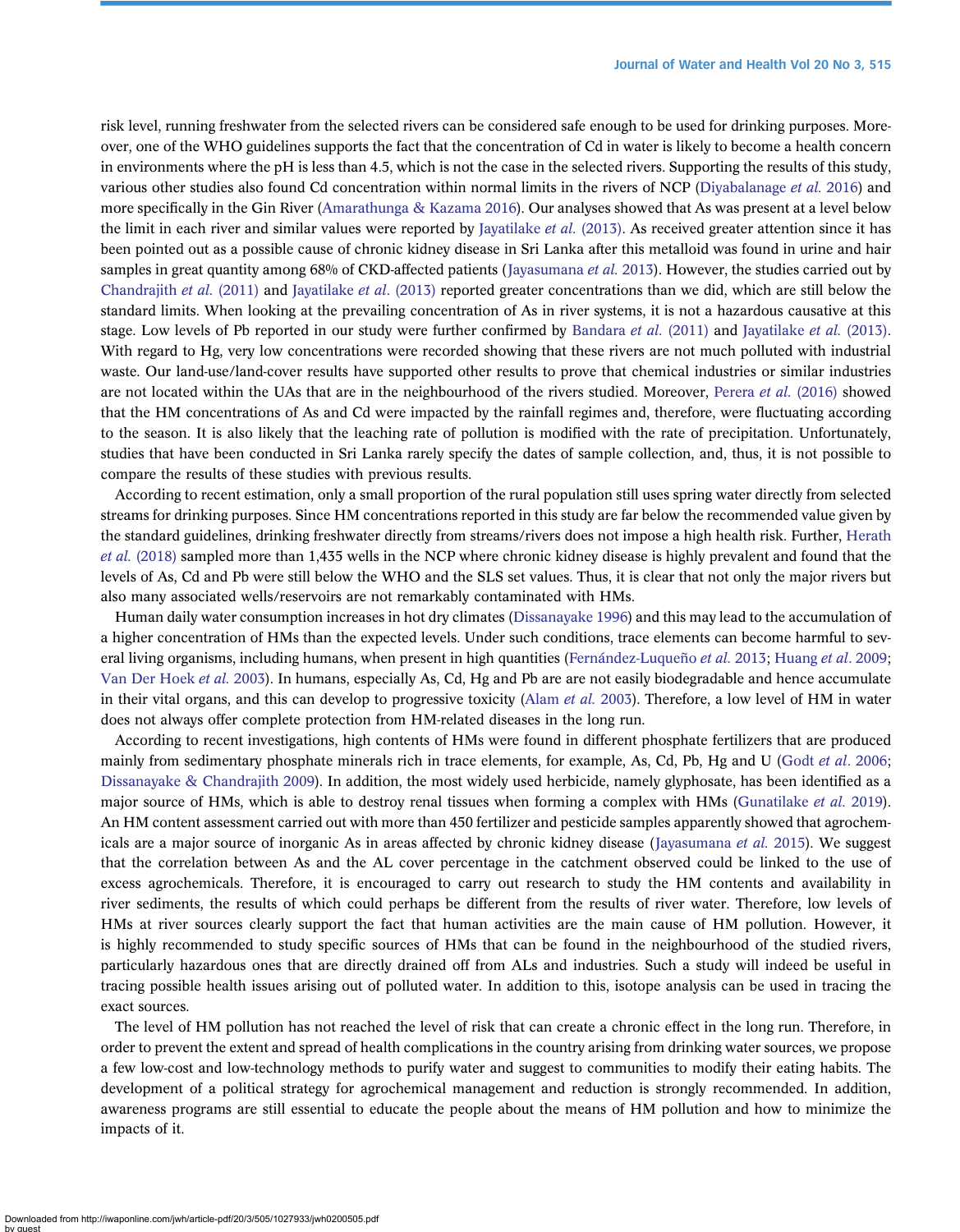<span id="page-11-0"></span>In Sri Lanka, there are a few pollution prevention acts such as the National Environmental Act (NEA) No: 56 of 1980 amended in 1988 and 2000. This aims to protect each and every aspect of the environment and is used to make provisions for the prevention, abatement and control of pollution. The Marine Pollution Prevention Act no: 35 of 2008, which was established by the marine environment protection authority (MEPA), aims to prevent, reduce, control and manage pollution arising out of ship-based activities and shore-based maritime-related activities in the territorial waters of Sri Lanka or in any other maritime zone of Sri Lanka.

# CONCLUDING REMARKS

Apparently, the HM contents of As, Cd, Pb and Hg in the Mahaweli, Deduru and Gin Rivers are not at a risk level at this point and, therefore, the waters are safe enough to be used for drinking purposes. However, the trend of the increasing levels of As, Hg and Pb from the source to the river mouth direction indicates that the sources of HM pollution originate from the surrounding environment. With a high fidelity, it is suggested that the significant differences observed in As concentration could be due to increased agricultural activities. In addition, urbanization might be linked to the rise of HMs in river waters in nearby UAs. We further suggest that the application of agrochemicals in ALs, mainly paddy fields, is the nonpoint source of these metal species, and the combination of their presence in diets could lead to many health issues. \*Limit of quantification for four different metal ions are as follows:

|                | Water samples (LoQ) - ppm | Water samples with sediments (LoQ) - ppm |
|----------------|---------------------------|------------------------------------------|
| Pb             | 0.001                     | 0.01                                     |
| As             | 0.001                     | 0.001                                    |
| C <sub>d</sub> | 0.001                     | 0.001                                    |
| Hg             | 0.001                     | 0.0005                                   |

NIST traceable calibrations standard was used for the calibration, and this analysis was carried out at the ISO 17025 accredited facility (Residual Analysis Laboratory – RAL, Industrial Technology Institute – ITI Sri Lanka) for the above HMs. Equipment used was ICP MS – Agilent 7900.

#### ACKNOWLEDGEMENT

The authors would like to thank the Department of Botany, Faculty of Science, University of Ruhuna, Matara, for providing working space for the research and Mr Namal Dissanayake, senior technician at the department for helping the research in various ways. Sacha Lewandowski was financed by a Thesis Grant awarded by the Erasmus Mundus Masters Course in Tropical Biodiversity and Ecosystems – TROPIMUNDO [\(www.tropimundo.eu\)](http://www.tropimundo.eu).

# DATA AVAILABILITY STATEMENT

All relevant data are included in the paper or its Supplementary Information.

#### **REFERENCES**

- Alam, M. G. M., Snow, E. T. & Tanaka, A. 2003 Arsenic and heavy metal contamination of rice, pulses and vegetables grown in Samta village, Bangladesh. In: Proceedings of the Fifth International Conference on Arsenic Exposure and Health Effects, Vol. 308, pp. 103–114. https://doi.org/10.1016/B978-044451441-7/50009-9.
- Amarathunga, A. A. D. & Kazama, F. 2016 [Impact of land use on surface water quality: a case study in the gin river basin, Sri Lanka](http://dx.doi.org/10.3233/AJW-160022). Asian J. Water Environ. Pollut. 13, 1–13.
- Bandara, N. J. G. J. 2003 [Water and wastewater related issues in Sri Lanka](http://dx.doi.org/10.2166/wst.2003.0661). Water Sci. Technol. 47, 305–312. https://doi.org/10.2166/wst. 2003.0661.
- Bandara, J. M. R. S., Wijewardena, H. V. P., Bandara, Y. M. A. Y., Jayasooriya, R. G. P. T. & Rajapaksha, H. 2011 [Pollution of River Mahaweli](http://dx.doi.org/10.1007/s10653-010-9344-4) [and farmlands under irrigation by cadmium from agricultural inputs leading to a chronic renal failure epidemic among farmers in NCP,](http://dx.doi.org/10.1007/s10653-010-9344-4) [Sri Lanka](http://dx.doi.org/10.1007/s10653-010-9344-4). Environ. Geochem. Health 33, 439–453. https://doi.org/10.1007/s10653-010-9344-4.
- CCME 1991 Interim Canadian environmental quality criteria for contaminated sites. The National Contaminated Sites Remediation Program, CCME, Winnipeg.